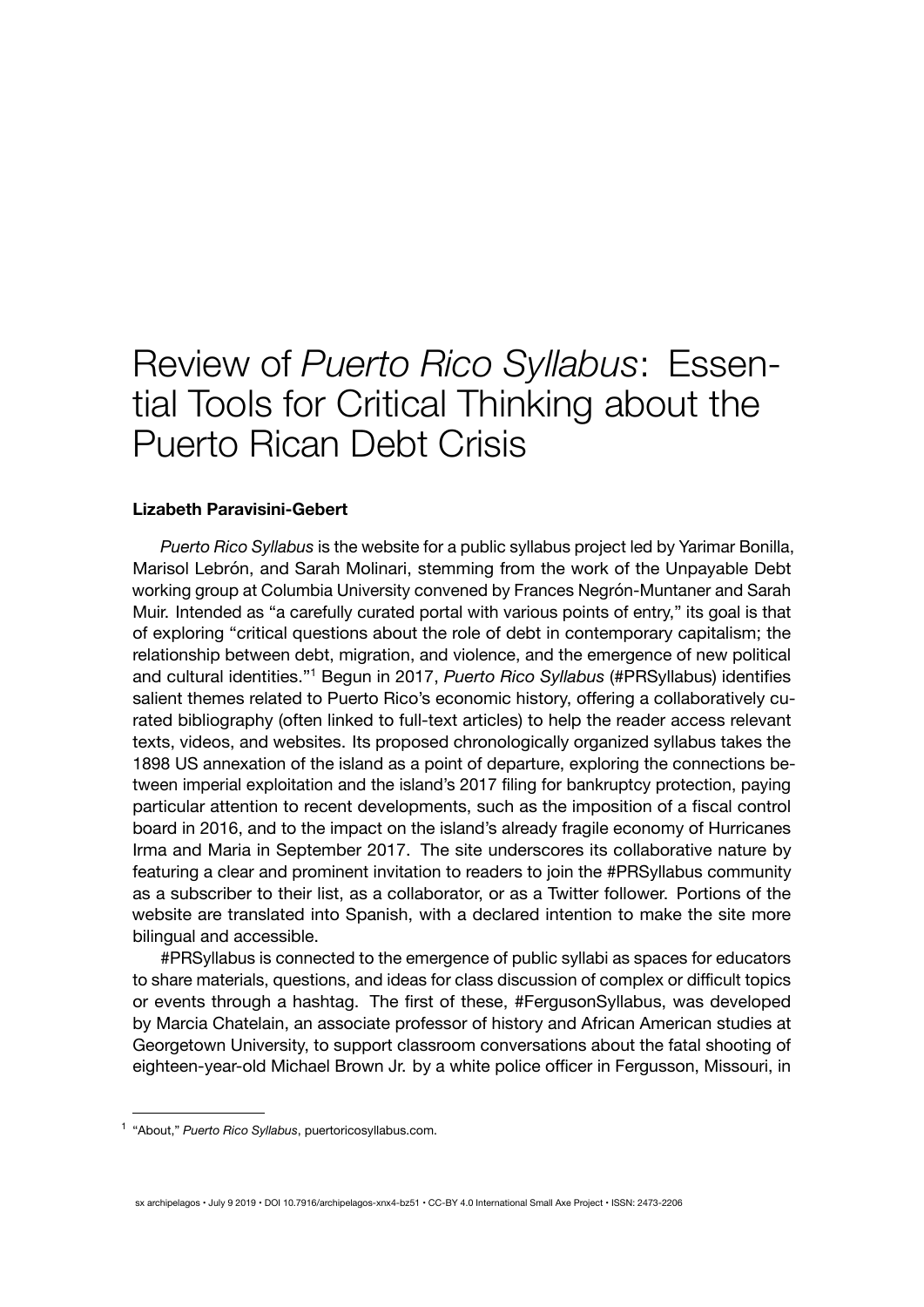August 2014. Public syllabi on the massacre at Charleston's Emanuel African Methodist Episcopal Church in June 2015; on Donald Trump's election in 2016; on the Black Lives Matter movement; on the Standing Rock Sioux in their assertion of territorial sovereignty; on welfare reform, prison abolition, immigration, Islamophobia, and (even) Colin Kaepernich have followed. The format has proven popular among scholars engaged as a community of like-minded peers seeking to facilitate access to carefully selected resources from which other scholars can glean information, guidance, and resources for teaching and research. This crowdsourcing of ideas and information is well suited to collaborative endeavors that benefit from access to a large network of potential contributors. In their definition of *crowdsourcing*, Enrique Estellés-Arolas and Fernando González Ladrón de Guevara underscore the participative nature and online basis of a proposal from an individual or institution to "a group of individuals of varying knowledge, heterogeneity, and number, via a flexible open call [for] the voluntary undertaking of a task."<sup>2</sup> #PRSyllabus is envisioned by its proponents as the first of a series of related public syllabi focused on the destructive impact of debt on Detroit, the Caribbean, Argentina, and Greece.

*Puerto Rico Syllabus* pays careful attention to both the history of Puerto Rico's colonial economy and its present crisis, presenting its multidisciplinary materials chronologically. This multidisciplinarity is key to its success, since the syllabus succeeds in providing a broad selection of materials that can be just as useful to the economist aiming to present a broad spectrum of the various impacts of the crisis on Puerto Rico's population as to the literary or art historian seeking to offer students an understanding of the crisis as a springboard to more nuanced cultural analysis. As a collaborative work-in-process, there is a degree of unevenness in the topics selected for inclusion as well as in the amount of materials available under each topic. This is natural in an organically developing collaboration, and the site will find its balance as the project develops. One can see how new sections will soon be needed—for example, a section on Puerto Rico's environmental crisis, now covered primarily in the "Hurricane Maria" section—but this is quite natural in dynamic projects such as this one.

The materials gathered at #PRSyllabus consists primarily of recent articles, books, and scholarly essays—most written after 2000—with an understandable preponderance of newspaper and magazine articles in the approach to the present economic crisis. The readings are divided very usefully into primary readings and items for "further reading." The materials listed are relevant and informative, and the brief but very helpful summaries of the contents of articles and essays guide the would-be instructor toward a selection of nuanced analyses of the topics offered for discussion. Most of the readings (except for book-length studies) are accessible as full texts through links to other websites. A number of very helpful videos (drawn from video-sharing websites like YouTube and Vimeo) are also made available. The choice and relevance of the materials—predominantly

<sup>&</sup>lt;sup>2</sup> Enrique Estellés-Arolas and Fernando González Ladrón de Guevara, "Towards an Integrated Crowdsourcing Definition," *Journal of Information Science* 38, no. 2 (2012): 189-200; PDF available at [www.researchgate.net/publica](http://www.researchgate.net/publication/216804524_Towards_an_Integrated_Crowdsourcing_Definition/download)[tion/216804524\\_Towards\\_an\\_Integrated\\_Crowdsourcing\\_Definition/download.](http://www.researchgate.net/publication/216804524_Towards_an_Integrated_Crowdsourcing_Definition/download)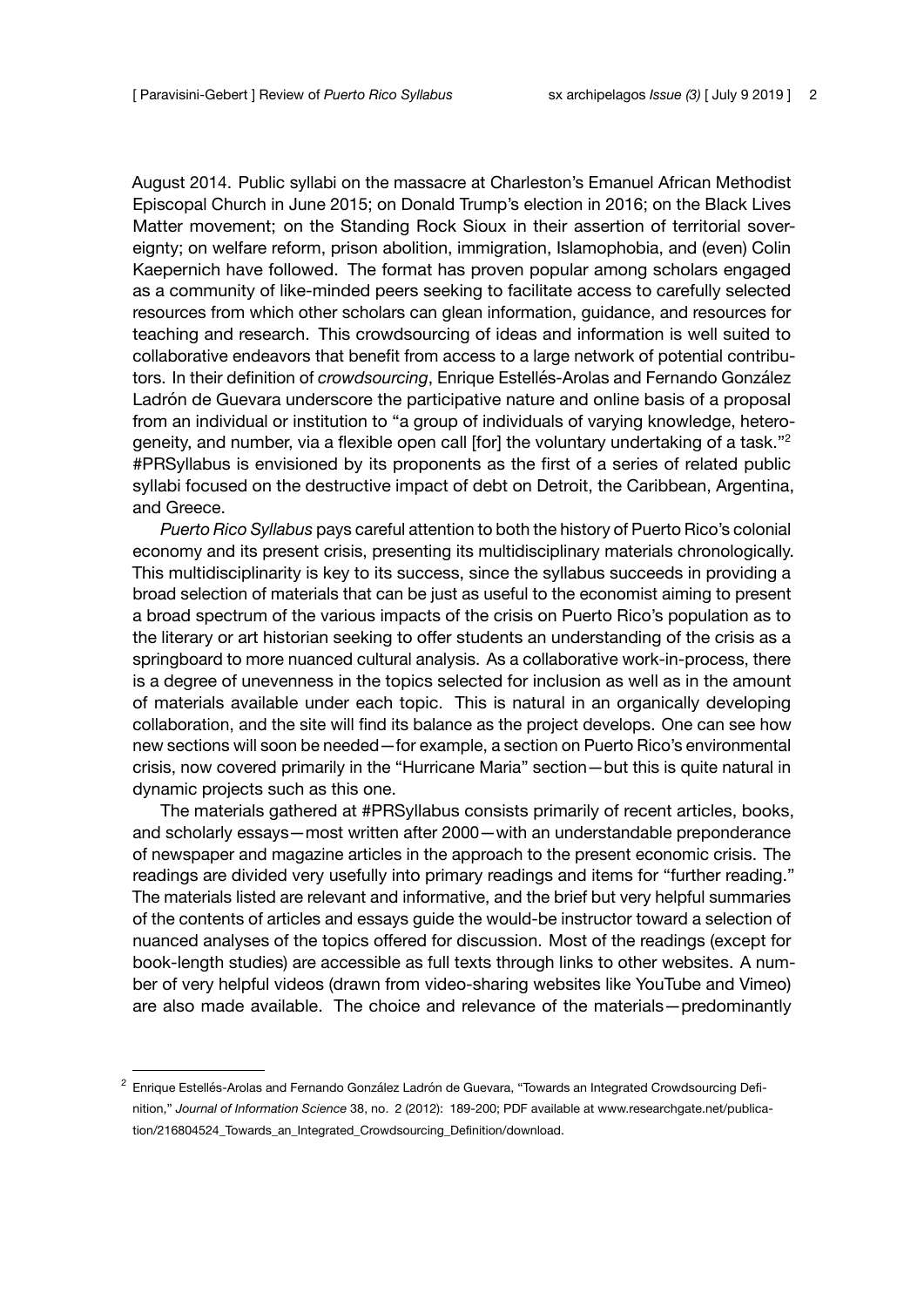secondary sources—could be enhanced by the inclusion of primary texts and historical documents, film, and photographs through which students could learn additional analytical and interpretative skills. These could also offer a first-hand contemporary understanding of how past communities experienced this ongoing dynamic crisis.

The project leaders and contributors envision a fully bilingual site and have begun translating the contextualizing sections of the site ("About," invitations to collaborate, etc.) from the original English into Spanish. The developing site, however, assumes a bilingual reader (instructor as well as student), since the articles and videos supplied appear randomly in either Spanish or English, depending on their source and provenance. This is, once again, a natural result of the project's collaborative practice, whose ideal "target" audience is clearly a bilingual user. The site includes "Activist [Organizations and](https://puertoricosyllabus.com/additional-resources/activists-organizations-and-citizen-initiatives/) Citizen [Initiatives](https://puertoricosyllabus.com/additional-resources/activists-organizations-and-citizen-initiatives/)," a very helpful list of groups offering opportunities for users to become involved in efforts to address the crisis more directly and personally.

*Puerto Rico Syllabus*, built on a relatively simple WordPress theme, is reasonably easy to navigate following the table of contents that runs vertically down a right-hand sidebar accessible from all the website's pages, beginning with the landing page. The landing page itself introduces the project and its team and invites engagement and collaboration. It is free of ads. The site, nonetheless, could benefit from a redesign featuring horizontal rather than vertical navigation. As the number of topics on the sidebar continues to increase, the sidebar navigation forces the visitor to scroll down vertically beyond the point where the content of the main column ends. A horizontal menu near the top of the page with nesting pages would facilitate navigation while offering more flexibility in the organization of the materials, allowing for the highlighting of new or special topics through the creative use of widgets and footers. The landing page, where the viewer now scrolls down to access the "About," "Goals," and "Project Leaders" sections, in addition to a lengthy video titled *Exploring the Puerto Rico Syllabus Project*, could benefit from being "nested" horizontally below a footer image in order to keep navigation functionality simple. As it stands now, there is too much crucial information about the project "beneath the fold." A comparison of the site to the other public syllabi sites highlighted on the "About" page shows the number of missed opportunities at the design level.

Visually, the site's appeal is limited. The WordPress theme used allows for a custom background image and a choice of palettes, but the former lacks definition and the latter—maroon type on a white background—lacks visual interest. The narrow visual impact comes from one photograph on the landing page (not a banner image) and the occasional embedded YouTube or Vimeo video. Given the wealth of visual materials associated with the themes of debt, development, migration, and natural disasters in Puerto Rico (which include the works of artists responding to the 2017 hurricanes), their incorporation into the site would both contribute to its appeal to readers and provide a rich archive that could be easily incorporated into the syllabus itself—not as mere points of visual interest but as a fundamental contribution to the usefulness of the site.

#PuertoRicoSyllabus is an excellent developing collaborative project whose usefulness will continue to increase as we begin to understand the crucial ramifications of Puerto Rico's debt crisis and of the island's increased vulnerability to stronger and more destructive hurricanes as a result of climate change. As a collaborative, crowdsourced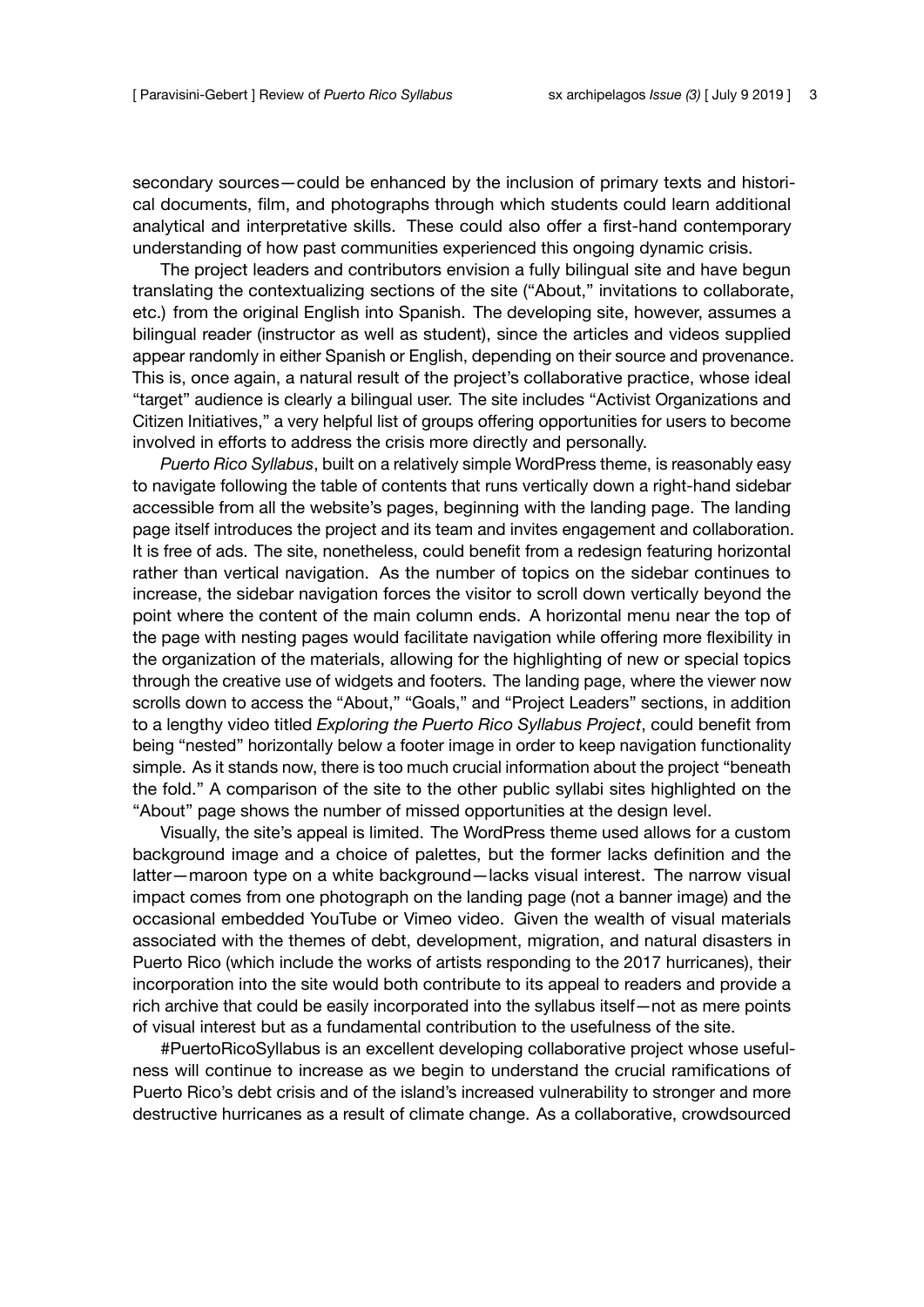project, it has a great potential for growth. Its organizers should be commended for their understanding of the importance of this moment in history, with Puerto Rico at an economic and political crossroads, and for their recognition of the need for collaboration and multidisciplinarity as the perfect point of departure for teaching and scholarship.